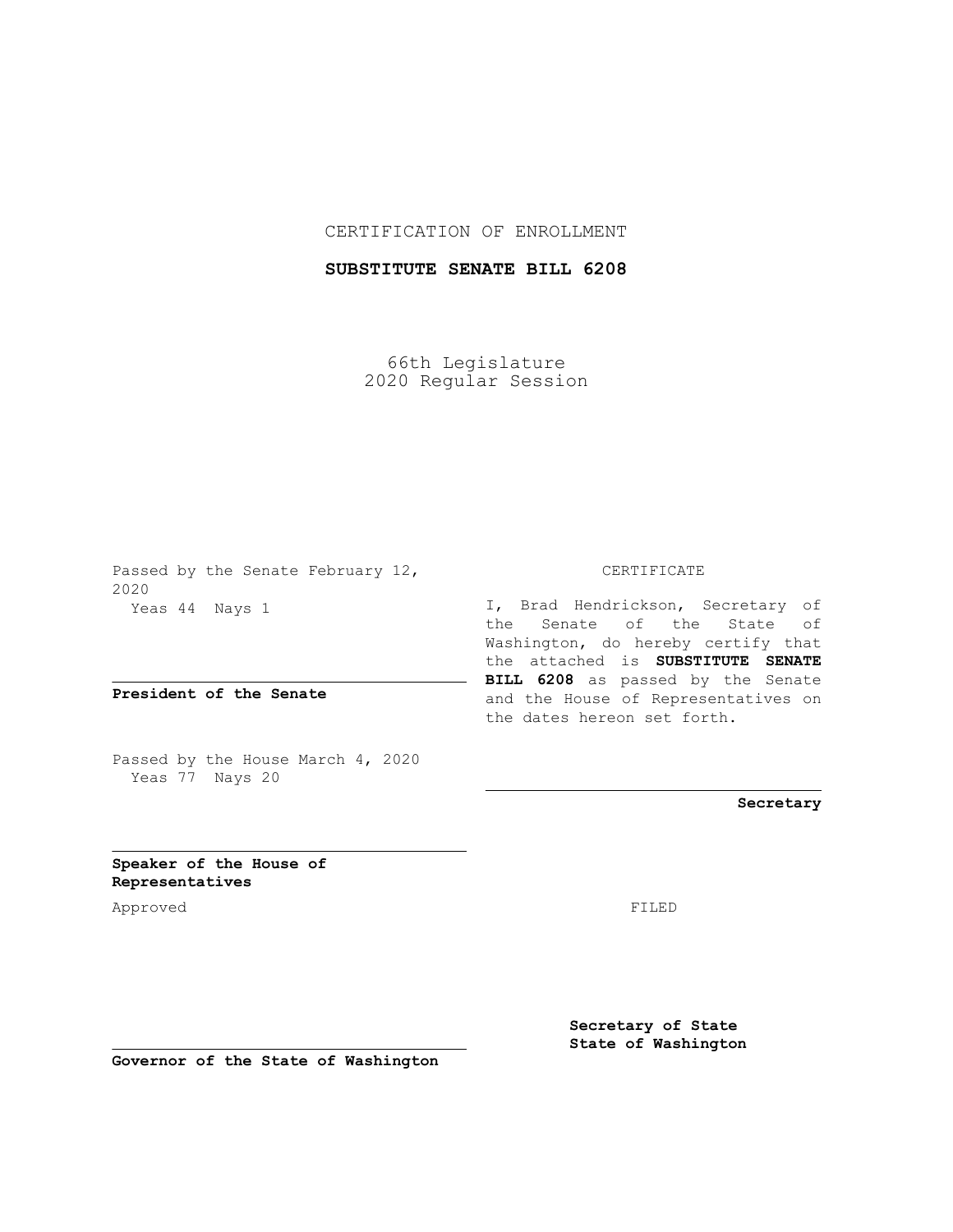## **SUBSTITUTE SENATE BILL 6208**

Passed Legislature - 2020 Regular Session

**State of Washington 66th Legislature 2020 Regular Session**

**By** Senate Transportation (originally sponsored by Senators Billig, Rivers, Liias, Randall, and Wilson, C.)

READ FIRST TIME 02/04/20.

 AN ACT Relating to increasing mobility through the modification of stop sign requirements for bicyclists; amending RCW 46.61.050, 46.61.190, 46.61.200, 46.61.755, and 47.36.110; and providing an 4 effective date.

5 BE IT ENACTED BY THE LEGISLATURE OF THE STATE OF WASHINGTON:

6 **Sec. 1.** RCW 46.61.050 and 2019 c 214 s 9 are each amended to 7 read as follows:

8 (1) The driver of any vehicle, ((every bicyclist)) a person 9 operating a bicycle, and every pedestrian shall obey, and the 10 operation of every personal delivery device shall follow, the 11 instructions of any official traffic control device applicable 12 thereto, and as specified in this chapter, placed in accordance with 13 the provisions of this chapter, unless otherwise directed by a 14 traffic or police officer, subject to the exception granted the 15 driver of an authorized emergency vehicle in this chapter.

 (2) No provision of this chapter for which official traffic control devices are required shall be enforced against an alleged violator if at the time and place of the alleged violation an official device is not in proper position and sufficiently legible or visible to be seen by an ordinarily observant person. Whenever a particular section does not state that official traffic control

p. 1 SSB 6208.PL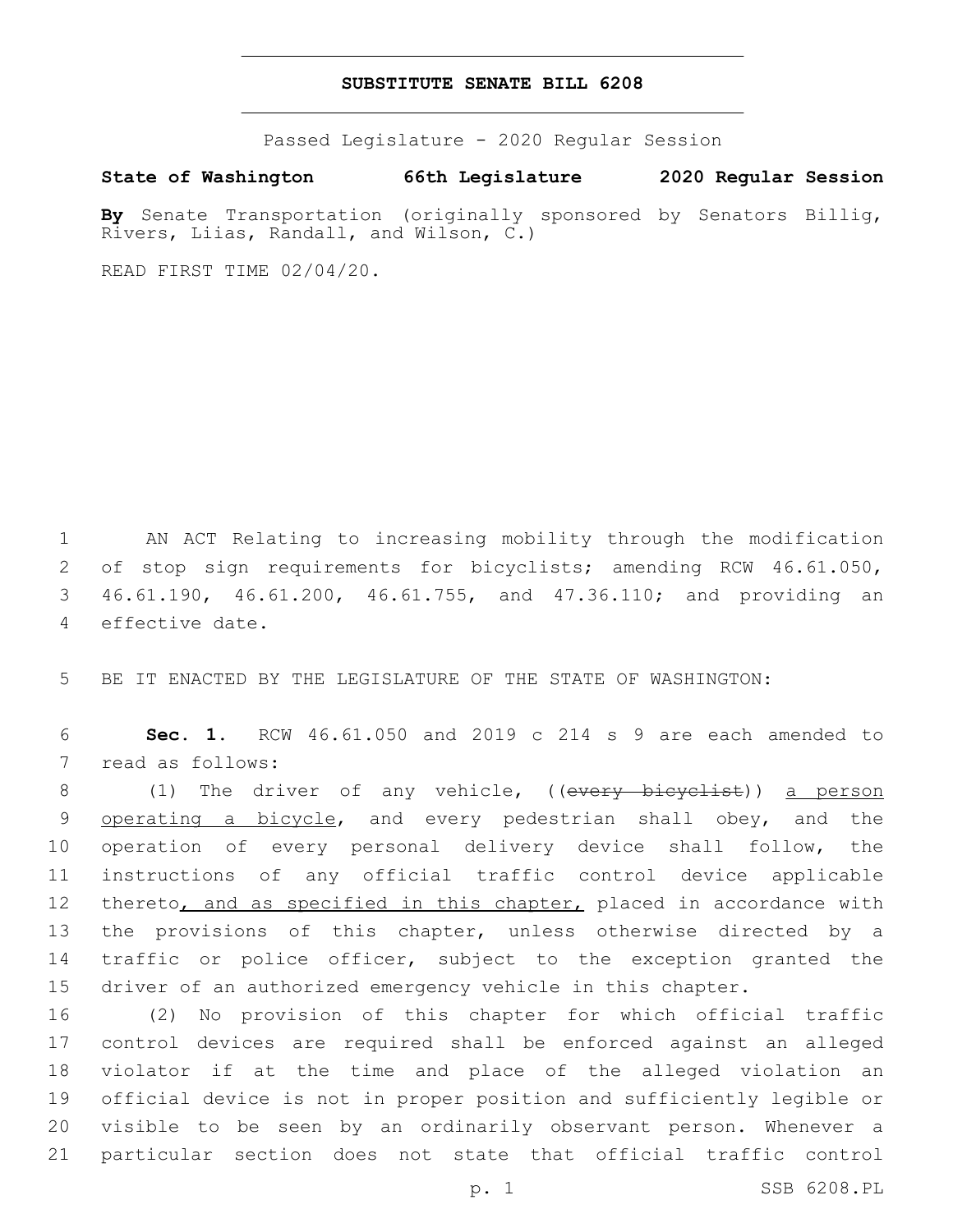devices are required, such section shall be effective even though no 2 devices are erected or in place.

 (3) Whenever official traffic control devices are placed in position approximately conforming to the requirements of this chapter, such devices shall be presumed to have been so placed by the official act or direction of lawful authority, unless the contrary 7 shall be established by competent evidence.

 (4) Any official traffic control device placed pursuant to the provisions of this chapter and purporting to conform to the lawful requirements pertaining to such devices shall be presumed to comply with the requirements of this chapter, unless the contrary shall be 12 established by competent evidence.

 **Sec. 2.** RCW 46.61.190 and 2019 c 403 s 7 are each amended to read as follows:14

 (1) Preferential right-of-way may be indicated by stop signs or 16 yield signs as authorized in RCW 47.36.110.

 (2)(a) Except when directed to proceed by a duly authorized flagger, or a police officer, or a firefighter vested by law with authority to direct, control, or regulate traffic, every driver of a vehicle approaching a stop sign shall stop except as provided in (b) of this subsection at a clearly marked stop line, but if none, before entering a marked crosswalk on the near side of the intersection or, if none, then at the point nearest the intersecting roadway where the driver has a view of approaching traffic on the intersecting roadway before entering the roadway, and after having stopped shall yield the right-of-way to any vehicle in the intersection or approaching on another roadway so closely as to constitute an immediate hazard during the time when such driver is moving across or within the 29 intersection or junction of roadways.

 (b)(i) With the exception of (b)(ii) and (iii) of this subsection, a person operating a bicycle approaching a stop sign shall either:

 (A) Follow the requirements for approaching a stop sign as specified in (a) of this subsection; or

 (B) Follow the requirements for approaching a yield sign as specified in subsection (3) of this section.

 (ii) A person operating a bicycle approaching a stop sign located at a highway grade crossing of a railroad must follow the requirements of RCW 46.61.345.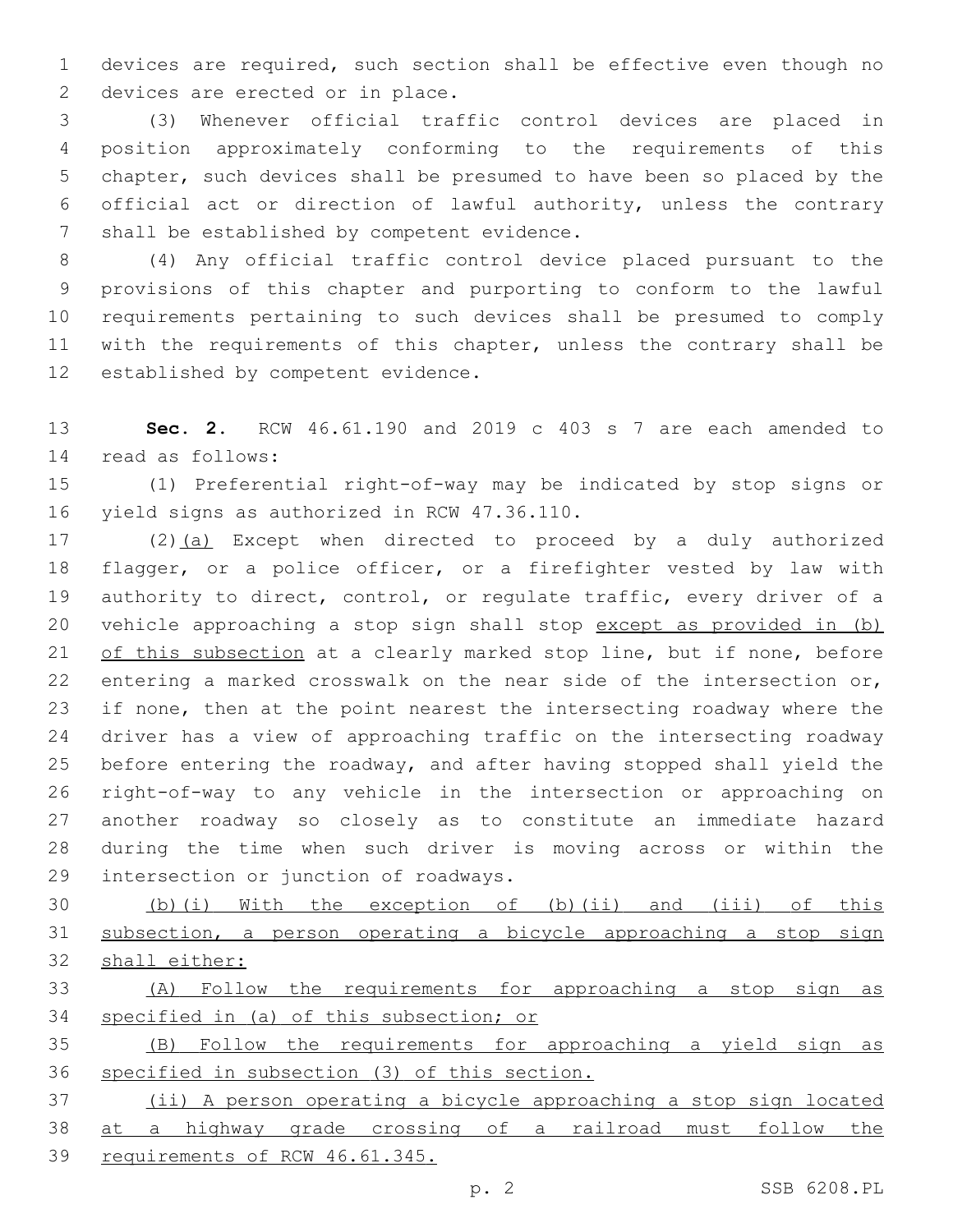(iii) A person operating a bicycle approaching a "stop" signal in use by a school bus, as required under RCW 46.37.190, must follow the requirements of RCW 46.61.370.

 (3) The driver of a vehicle approaching a yield sign shall in obedience to such sign slow down to a speed reasonable for the existing conditions and if required for safety to stop, shall stop at a clearly marked stop line, but if none, before entering a marked crosswalk on the near side of the intersection or if none, then at the point nearest the intersecting roadway where the driver has a view of approaching traffic on the intersecting roadway before entering the roadway, and then after slowing or stopping, the driver shall yield the right-of-way to any vehicle in the intersection or approaching on another roadway so closely as to constitute an immediate hazard during the time such driver is moving across or within the intersection or junction of roadways: PROVIDED, That if such a driver is involved in a collision with a vehicle in the intersection or junction of roadways, after driving past a yield sign without stopping, such collision shall be deemed prima facie evidence 19 of the driver's failure to yield right-of-way.

 (4)(a) When right-of-way has not been yielded in accordance with this section to a vehicle that is a vulnerable user of a public way, a driver of a motor vehicle found to be in violation of this section must be assessed an additional fine equal to the base penalty assessed under RCW 46.63.110(3). This fine may not be waived, 25 reduced, or suspended, unless the court finds the offender to be indigent, and is not subject to the additional fees and assessments that the base penalty for this violation is subject to under RCW 28 2.68.040, 3.62.090, and 46.63.110.

 (b) For the purposes of this section, "vulnerable user of a public way" has the same meaning as provided in RCW 46.61.526(11)(c).

 (5) The additional fine imposed under subsection (4) of this section must be deposited into the vulnerable roadway user education 33 account created in RCW 46.61.145.

 **Sec. 3.** RCW 46.61.200 and 1984 c 7 s 67 are each amended to read as follows:35

 In addition to the points of intersection of any public highway with any arterial public highway that is constituted by law or by any proper authorities of this state or any city or town of this state, the state department of transportation with respect to state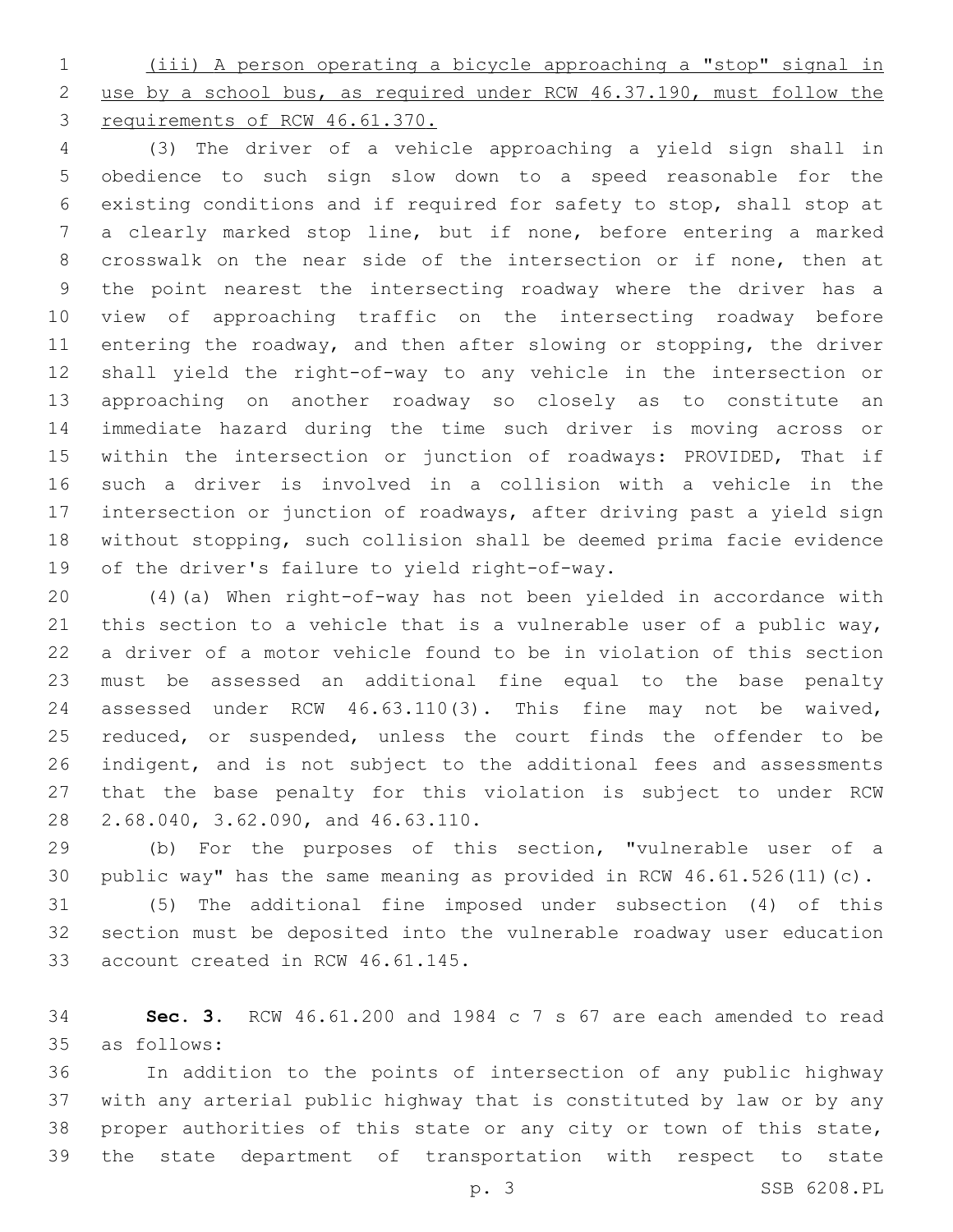highways, and the proper authorities with respect to any other public highways, have the power to determine and designate any particular intersection, or any particular highways, roads, or streets or portions thereof, at any intersection with which vehicles shall be required to stop before entering such intersection. Upon the determination and designation of such points at which vehicles will be required to come to a stop before entering the intersection, except as provided in RCW 46.61.190, the proper authorities so determining and designating shall cause to be posted and maintained proper signs of the standard design adopted by the state department of transportation indicating that the intersection has been so determined and designated and that vehicles entering it are required to stop, except as provided in RCW 46.61.190. It is unlawful for any person operating any vehicle when entering any intersection determined, designated, and bearing the required sign to fail and neglect to bring the vehicle to a complete stop before entering the 17 intersection, except as provided in RCW 46.61.190.

 **Sec. 4.** RCW 46.61.755 and 2000 c 85 s 3 are each amended to read 19 as follows:

 (1) Every person riding a bicycle upon a roadway shall be granted all of the rights and shall be subject to all of the duties applicable to the driver of a vehicle by this chapter, except as to 23 special regulations in RCW 46.61.750 through 46.61.780, except as 24 provided in RCW 46.61.190, and except as to those provisions of this chapter which by their nature can have no application.

 (2) Every person riding a bicycle upon a sidewalk or crosswalk must be granted all of the rights and is subject to all of the duties 28 applicable to a pedestrian by this chapter.

 **Sec. 5.** RCW 47.36.110 and 2010 c 8 s 10013 are each amended to 30 read as follows:

 In order to provide safety at intersections on the state highway system, the department may require persons traveling upon any portion 33 of such highway to stop before entering the intersection, except as 34 provided in RCW 46.61.190. For this purpose there may be erected a standard stop sign as prescribed in the state department of transportation's "Manual on Uniform Traffic Control Devices for Streets and Highways." All persons traveling upon the highway shall come to a complete stop at such a sign, except as provided in RCW